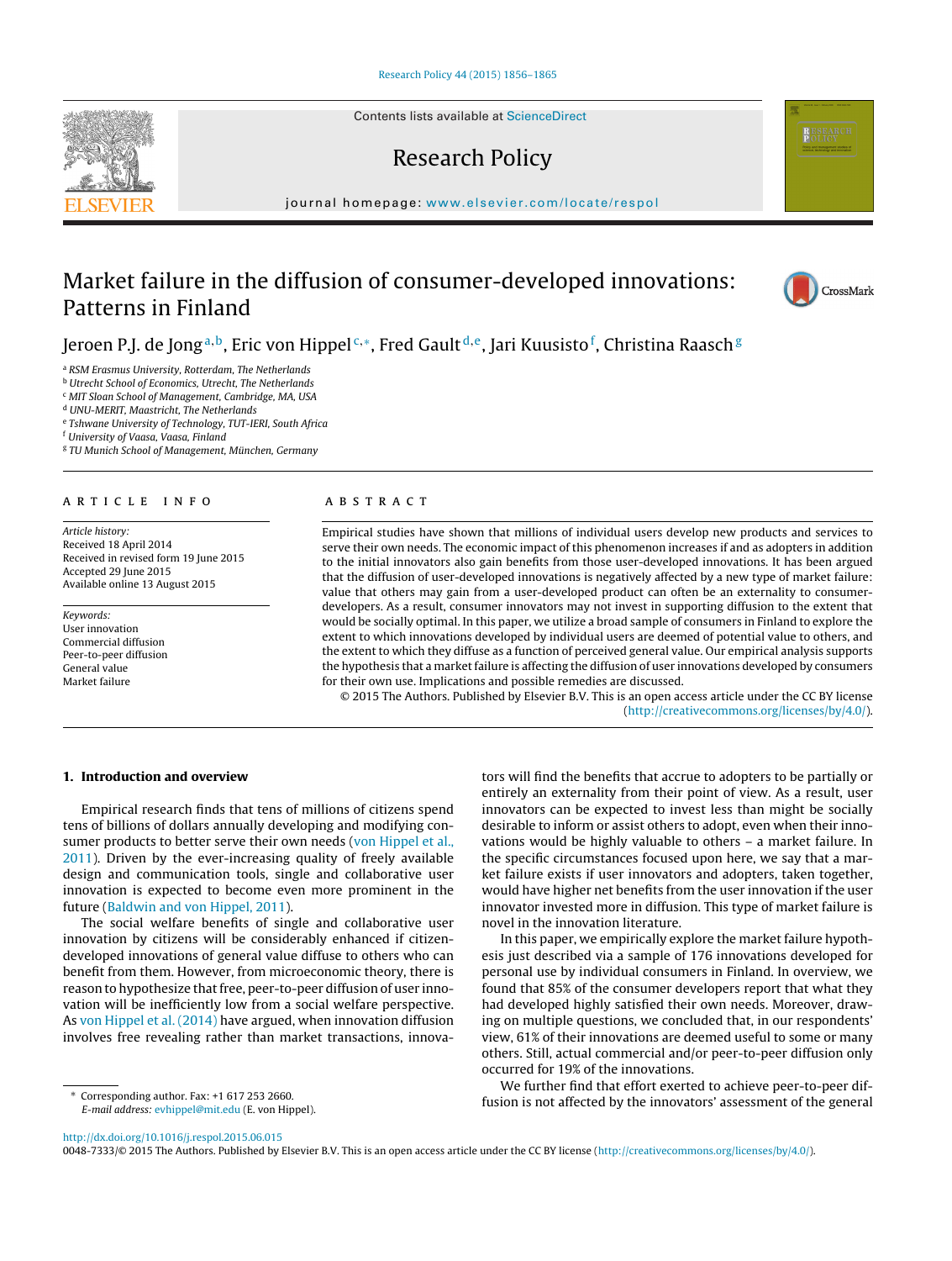<span id="page-1-0"></span>value of the innovation, and consequently, innovations with higher perceived value to other users are not more likely to spread to peers than are low-valued ones. In contrast, commercial diffusion effort exerted is related to perceived general value. These findings are in line with the existence of a market failure of the type hypothesized by [von](#page-9-0) [Hippel](#page-9-0) et [al.](#page-9-0) [\(2014\).](#page-9-0)

Our concluding discussion increases our understanding of its inner workings and points out avenues for future research as well as practical implications for policy and business.

# **2. Review of the literature**

In this section, we review the literature on the frequency and importance of innovation and innovation diffusion by users, the pathways by which user innovations diffuse, users' incentives to diffuse their innovations, and the likelihood of diffusion-related market failure.

# 2.1. Extent of product development and modification by consumers

Representative national surveys of citizens above age 18 in the UK, US, and Japan, show that millions of individuals in each of these nations develop or modify consumer products to better serve their personal needs ([von](#page-9-0) [Hippel](#page-9-0) et [al.,](#page-9-0) [2011\).](#page-9-0) In the UK, the fraction of user innovators was found to be 6.1% of the population, in the US it was 5.2%, and in Japan it was 3.7%. The scope of consumer innovation in all three nations was found to be very broad, ranging from improvements to vehicles, to products used in patient home care, to improvements in sporting products.

In the UK, [von](#page-9-0) [Hippel](#page-9-0) et [al.](#page-9-0) [\(2012\)](#page-9-0) estimated that consumerdevelopers on average spent 7.1 days and £1098 out-of-pocket costs per year.Atthe macro-level and when evaluating person-days at average UK workforce salaries, total annual spending by consumers on innovation was estimated to £3.2 billion. In comparison, estimated annual R&D expenditures by companies on consumer products were £2.2 billion. Similar findings have been reported for the US and Japan [\(von](#page-9-0) [Hippel](#page-9-0) et [al.,](#page-9-0) [2011\).](#page-9-0) These findings show that both the scale and scope of user innovation is substantial.

# 2.2. Diffusion pathways

Consumers as user innovators are motivated to create innovations to serve their own needs – not those of others, and consumer needs have been shown to be heterogeneous ([Franke](#page-9-0) [and](#page-9-0) [von](#page-9-0) [Hippel,](#page-9-0) [2003\).](#page-9-0) At the same time, what one consumer requires may fit what another wants better that commercially-available products, and so some user innovations may prove to be of general value. When user innovations are valuable to others, diffusion enhances social welfare ([Gambardella](#page-9-0) et [al.,](#page-9-0) [forthcoming\).](#page-9-0) User innovations are especially likely to be of general value when they have been developed by 'lead users', who are characterized by needs that foreshadow general demand. Producers who purposefully seek out innovations developed by lead users as a basis for commercial products have found this to be a profitable practice [\(Lilien](#page-9-0) et [al.,](#page-9-0) [2002\).](#page-9-0)

The diffusion pathways user innovations might follow are as shown in Fig. 1 ([Baldwin](#page-9-0) et [al.,](#page-9-0) [2006;](#page-9-0) [de](#page-9-0) [Jong](#page-9-0) [and](#page-9-0) [von](#page-9-0) [Hippel,](#page-9-0) [2013\).](#page-9-0) At the top of Fig. 1, we see that users who innovate may choose to

| Table 1                                                      |
|--------------------------------------------------------------|
| Protection of and diffusion of user innovations developed by |

Free information diffusion User-developed Adoption innovation by peer users Sale to Free or paid adopters information diffusion Commercialization by user start-up or by existing firm

**Fig. 1.** Pathways via which user-developed innovations diffuse.

reveal information regarding their innovations without charge to other users (peers) interested in adopting them. This diffusion may be purposeful, or simply be the result of spillovers of unprotected information, as when a novel product is used by a user innovator in a public setting [\(Strandburg,](#page-9-0) [2008\).](#page-9-0)

Diffusion can also be accomplished less directly, with producers obtaining information from user innovators so that they can adopt the innovation (and further develop it if needed) and then offer it to a broad audience for general sale. As can be seen at the left side of Fig. 1, the information may be freely revealed to the producers on the same terms as it is revealed to adopting users: freely revealed information has no restrictions upon who may access it. Or, some user innovators may choose to not freely reveal their innovationrelated information butinstead receive some kind of compensation (e.g., pay, royalties, and favors) [\(de](#page-9-0) [Jong](#page-9-0) [and](#page-9-0) [von](#page-9-0) [Hippel,](#page-9-0) [2009\).](#page-9-0) Or alternatively, they may start their own firm for that same purpose [\(Shah](#page-9-0) [and](#page-9-0) [Tripsas,](#page-9-0) [2007\).](#page-9-0) In any of these commercial pathways, the innovation ends up being offered for general sale, and in that way diffused.

# 2.3. Prevalence of innovation diffusion by individual users

It has been empirically documented that user innovators may freely reveal what they have developed, for others to examine, imitate, or modify without any compensation to the innovator. The practices visible in open source software development were important in bringing this phenomenon to general awareness. In these projects it was clear policy that project contributors would routinely and systematically freely reveal code they had developed at private expense [\(Raymond,](#page-9-0) [1999\).](#page-9-0) However, free revealing does not imply that others will adopt what has been freely revealed. In the case of innovations by individual users, survey evidence shows that diffusion exists in only a fraction of the identified cases. As can be seen in Table 1, the diffusion rate, via commercial and/or peer-to-peer channels, varies from 5.0% to 17.1%. This is the case even though, as can also be seen in Table 1, only a small percentage of individual consumers have legally protected their innovationrelated knowledge as intellectual property.

Note that, on their own, the figures for diffusion shown in Table 1 are not evidence for under-diffusion. Although, this matter was not studied prior to the empirical study we will report on here, many or even most of the innovations in earlier studies may have been of interest only to the innovating user. In such cases, non-diffusion is not evidence of a shortfall in investment in diffusion by the user

| Source                        | Country        | Data year | Sample                                    | Protection with IPRs | Diffusion |
|-------------------------------|----------------|-----------|-------------------------------------------|----------------------|-----------|
| von Hippel et al. (2012)      | United Kingdom | 2009      | 104 innovations by consumers $>$ 18 years | 1.9%                 | 17.1%     |
| Ogawa and Pongtanalert (2011) | USA            | 2010      | 114 innovations by consumers $>$ 18 years | 8.8%                 | 6.1%      |
| Ogawa and Pongtanalert (2011) | Japan          | 2011      | 83 innovations by consumers > 18 years    | 0.0%                 | 5.0%      |

consumers.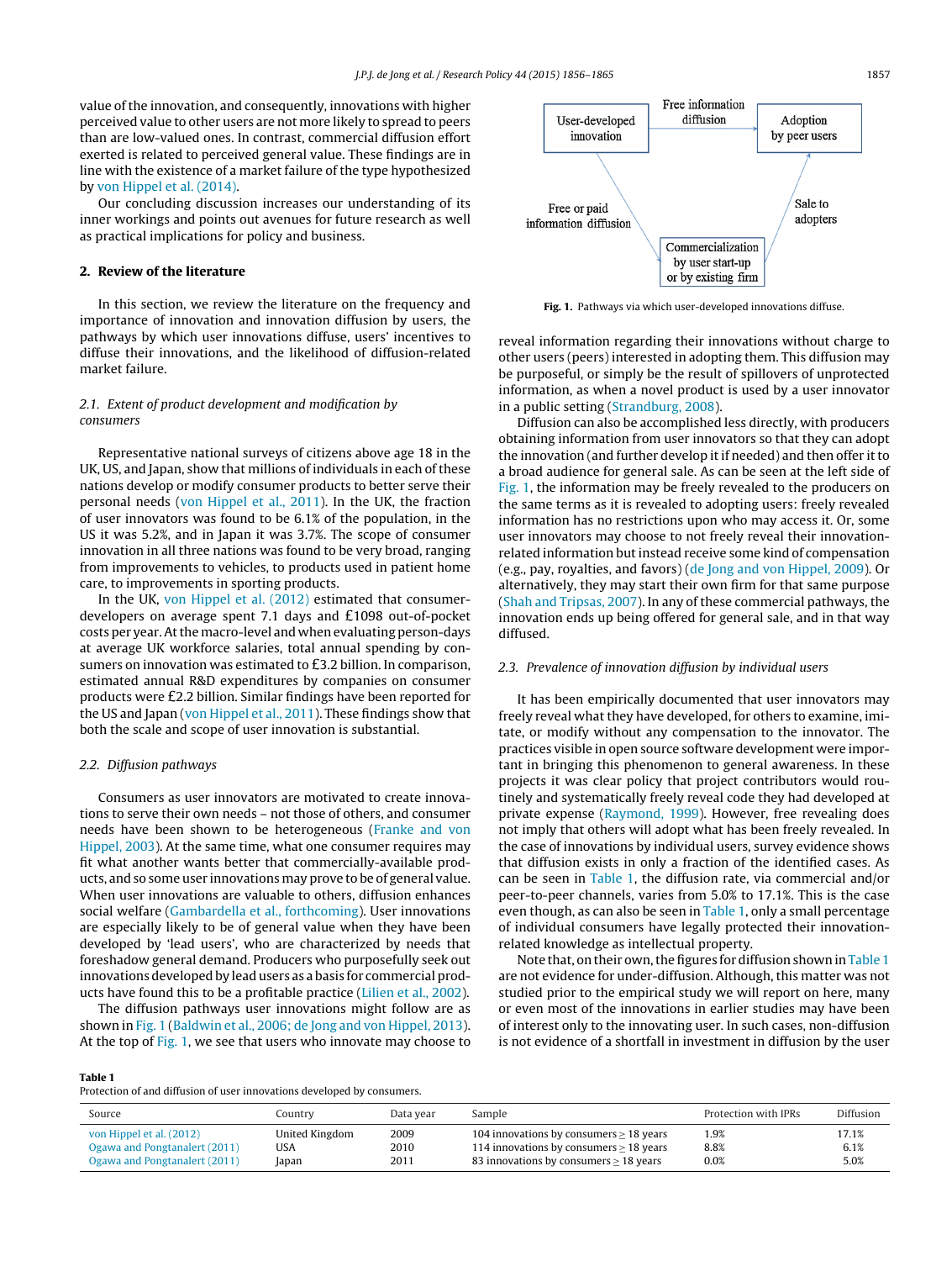<span id="page-2-0"></span>innovator: it simply is a reflection of the expected lack of adopter interest. Obviously, diffusion is useful only to the extent that user innovations have value to others.

# 2.4. Potential market failure

In general, a market failure exists when another possible outcome can make at least one economic actor better off without making someone else worse off [\(Krugman](#page-9-0) and Wells, [2006\).](#page-9-0) Market failures are a form of inefficiency that may call for remedy.

The type of possible market failure that might be associated with the diffusion of individual, freely-revealed innovations is that individual users, with no mechanism in place to share the benefits others might reap from adopting their innovations, would view potential adopters' benefits as an externality and so underinvest in innovation diffusion from the perspective of social welfare. To understand the level of diffusion investment that it would be socially useful for user innovators to expend, consider the innovating user and the pool of potential adopters who could benefit from his or her innovation as an integrated system for which a benevolent dictator seeks to maximize the aggregate surplus. Assume that investments in the diffusion of innovation-related information by innovators will lower the costs for all potential adopters. Assume also that additional investments by the innovator would lower adopters' costs at a declining rate. Aggregate surplus is then maximized at the point where an additional dollar of investment by the innovator in diffusion produces an increase of exactly a dollar of benefit for the entire pool of potential adopters. In other words, that social optimum obtains if the marginal cost of diffusion equals the marginal benefit derived from it. Of course, individual innovators may obtain non-priced diffusion benefits such as help with innovation development, or reputational benefits, or altruism ([Franke](#page-9-0) [and](#page-9-0) [Shah,](#page-9-0) [2003;](#page-9-0) [Lakhani](#page-9-0) [and](#page-9-0) [Wolf,](#page-9-0) [2005\).](#page-9-0) If these are sufficiently high, they could offset the lack of direct financial reward that a market provides. Whether they do so is a matter requiring empirical investigations of the type conducted in this paper.

This novel form of market failure was first described by [von](#page-9-0) [Hippel](#page-9-0) et [al.](#page-9-0) [\(2014\),](#page-9-0) and an existence proof was provided within the medical field. Here, it was found that clinicians' efforts to diffuse valuable discoveries made during their clinical practice was very low, and unrelated to the general value of those discoveries. In this paper, we broaden the exploration of this potentially very fundamental form of market failure to a much more general category of user innovators – a broad sample of citizens in Finland. We also explore more deeply the details of cause and consequence.

# **3. Research methods**

# 3.1. Sample identification

Our research was supported by a grant from Finland's national innovation agency, Tekes. To obtain an initial and representative sample, we first contacted 10,000 individual citizens aged 18–65 years by telephone to invite them to take an electronic survey. These citizens were randomly drawn from Finland's Population Register Centre. In order to increase our subsample of validated user innovations (see later), we also sought to build a convenience sample consisting of people whose attributes, based on previous studies, made it more likely that they were innovators: highly edu-cated, technical workers, and males [\(von](#page-9-0) [Hippel](#page-9-0) et [al.,](#page-9-0) [2011\).](#page-9-0) To this end, we invited members of several labor unions whose members had these characteristics to participate in our survey (The unions whose memberships we contacted were: The Union of Professional Engineers in Finland, the Finnish Inventors National Federation, Academic Engineers and Architects in Finland, the Trade Union of Education, AKAVA, SEFE, and The Finnish Metalworkers' Union).

All invitations were issued between August, 2012 and January, 2013. Each invitee was sent a hyperlink so that she/he could find the survey and participate. To avoid duplication, respondents were asked to fill in the surveys at their home address. Each respondent was allowed to complete the survey only once; to ensure this, our software recorded each respondent's IP address.

Completed questionnaires were obtained from 2048 Finnish citizens. The representative and likely user innovator subsamples contained 993 and 1055 respondents, respectively. We combined these into an overall sample, as exploratory *t*-tests and  $\chi^2$ -tests showed that none of the key variables in our study (reported later) significantly differed between the two samples. With respect to demographic characteristics, 58% of the respondents in the overall sample were male. Forty one percent had a bachelors, masters or Ph.D. degree, and 46% worked in a technical job or business (e.g., engineering, medicine, natural sciences, design, and IT). Respondents' average age was 44.9 years at the time of the survey, and 86% were employed (including self-employed and business owners).

#### 3.2. Sample screening

To identify respondents who had engaged in user innovation, we applied a refined version of a procedure initially developed in the United Kingdom ([von](#page-9-0) [Hippel](#page-9-0) et [al.,](#page-9-0) [2012\).](#page-9-0) The screening procedure first casts a broad net to increase the chance of capturing any product developments or modifications of respondents. Then, careful screening is applied to eliminate any false positives captured.

At the start of our questionnaire we stated: "The following questions relate to any creative activities in your leisure time. You may have created any products or applications for personal use, to help other people, to learn or just for fun". Respondents' recall was assisted by offering a list of nine specific cues: had they created any (1) computer software; (2) household fixtures or furnishing; (3) vehicle-related; (4) tools or equipment; (5) sports, hobby or entertainment; (6) child or education-related; (7) health, care or medical; (8) food or clothing; or (9) any other items. We asked if respondents had created any of these items for personal use in the past three years.

Out of the 2048 respondents, initially 624 reported at least one creation with respect to the nine aforementioned cues. We next applied two screening questions as one step in our validation process. We asked (1) whether the respondent knew of an equivalent product available on the market that he/she could have bought; and (2) whether the innovation had been developed as part of the respondent's job. A positive answer to either question eliminated the claimed innovation from further consideration. We were not interested in replications of existing products, but rather aimed for creations/modifications that were at least new to the consumer him/herself. We also wanted to include only innovations that individuals had developed as consumers rather than as business sector employees. Application of these screens reduced our 624 affirmative replies to 251 potential innovators.

Next, the survey script asked respondents to describe their development and its intended function. These open-ended descriptions were examined and discussed by two members of the research team. Cases regarded as false positives due to lack of novel, user-developed content such as: "I installed a [manufacturerdeveloped] software upgrade on my personal computer" were removed at this stage. When no description was provided, we took the respondent's claims as correct (e.g., "I am too afraid to reveal it. [But] the problem I had almost on a daily basis is now solved!").

Finally, we only included innovations into our sample that produced some level of functional novelty. This included developments that were a customized version of existing products that were not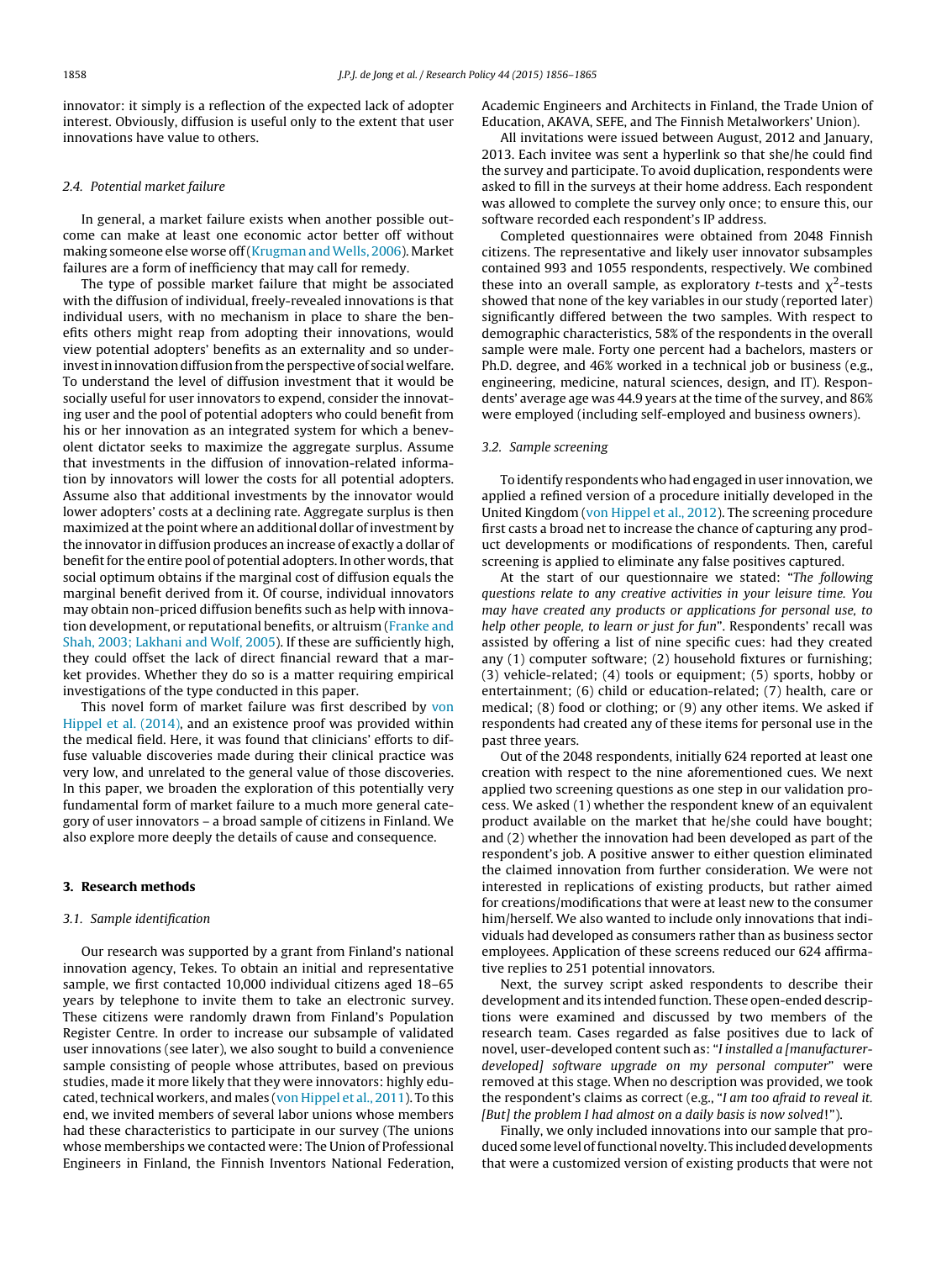**Table 2**

Objects of validated user innovations, and examples ( $n = 176$ ).

| Object                          | Freq. | Examples                                                                                                                                                                                                                                                                                                                                            |
|---------------------------------|-------|-----------------------------------------------------------------------------------------------------------------------------------------------------------------------------------------------------------------------------------------------------------------------------------------------------------------------------------------------------|
| Tools & equipment               | 20%   | A tool that helps to change<br>tyres with less back pain. There<br>are no similar products on the<br>market. This one is for personal<br>use.                                                                                                                                                                                                       |
| Household fixtures & furnishing | 20%   | A foldaway bathtub. I am<br>having a small bathroom and<br>wanted to avoid big and<br>expensive renovation work.                                                                                                                                                                                                                                    |
| Sports, hobby & entertainment   | 17%   | New device for bee keeping,<br>helps lifting the compartments<br>of the beehive. This is usually<br>heavy lifting which needs to be<br>done by two persons, but not<br>anymore.                                                                                                                                                                     |
| Food and clothing               | 12%   | A hamburger mold that I could<br>not find in the shops. I wanted<br>extra large hamburgers, but<br>the tools were not available.                                                                                                                                                                                                                    |
| Transport & vehicle             | 11%   | I have made my own stunt bike<br>foot rests. They are much<br>stronger, lighter and safer than<br>available commercial products                                                                                                                                                                                                                     |
| Help, care & medical            | 7%    | Tools to help my brother who<br>is disabled and who can only<br>use one arm. He can now peel,<br>dice and slice and work with<br>anything from bread to fruit<br>with one hand.                                                                                                                                                                     |
| Computer software               | 6%    | Software that is able to take<br>screenshots simultaneously<br>from several cameras. I like to<br>see what happens in my street.                                                                                                                                                                                                                    |
| Children & education            | 4%    | A seat belt control that guides<br>the belt to come down over the<br>collarbone/shoulder and not<br>for example over the throat.<br>My child does not get<br>frustrated anymore when the<br>seatbelt is in his face. He no<br>longer wears it only partly, e.g.<br>only on the hip, so it is safer.                                                 |
| Other                           | 3%    | A cylinder woven of acid-proof<br>steel net to neutralize well<br>water. The cylinder is filled<br>with dolomite lime grains and<br>lowered down into the well.<br>The pH-value of the well water<br>rises and therefore the life of<br>the piping and plumbing<br>fixtures will increase. Existing<br>products did not match with<br>my situation. |
| Total                           | 100%  |                                                                                                                                                                                                                                                                                                                                                     |

available on the market, and that provided important value for the developer. It excluded purely aesthetic improvements, as in: "I painted a picture more appropriate to my setting than any available". (This is a restriction that future researchers may want to revisit: in effect, all purely artistic innovation is excluded). After the completion of our screening process, we had a sample of 176 validated innovations. Table 2 provides their frequencies and some examples.

# 3.3. Variables

As we explained earlier on, our major goal is to explore the relationships between the value associated with product innovations developed by citizens for others, the extent to which respondents had made an effort to diffuse their innovations commercially and/or peer to peer, and how often commercial and/or peer-to-peer diffusion had been observed. [Table](#page-4-0) 3 provides an overview of the variables in the analyses we will present later.

First, in the survey we asked respondents if, as far as they could assess, diffusion of their innovation had occurred. Commercial diffusion was measured with a dichotomous indicator – 'yes' if the innovation was commercialized either by a venture or an existing commercial producer – otherwise 'no'. Similarly, peer-to-peer diffusion was measured with a dichotomous indicator – 'yes' if the innovation was adopted by other individual users, – otherwise 'no'. Next, we asked whether the innovator had made an effort to diffuse his/her innovation. Diffusion effort via commercial pathways was indicated if he/she had shown the innovation to a business or entrepreneur. Diffusion effort to peers was indicated if he/she had revealed the innovation to other individuals.

With respect to value created by the innovations, we first asked respondents whether or not their innovation had served their own needs. Next, we asked four questions (shown in [Table](#page-4-0) 3) to determine to what extent each innovator thought his or her innovation could also serve the needs of others. A principal component analysis then was applied (details available on request). This showed that the four questions could be condensed into a single dimension, and we saved the resulting factor-score as an indicator of perceived general value.

As an independent check on the validity of innovators' selfassessment of general value, we provided three independent coders with the open-ended descriptions of all innovations in our validated sample. Based on these descriptions, each of these individuals coded the innovations as having value to: no, few, or many other consumers. Cohen's kappa was calculated to be 0.45, indicating fair or moderate agreement among the coders [\(Landis](#page-9-0) [and](#page-9-0) [Koch,](#page-9-0) [1977;](#page-9-0) [Cicchetti,](#page-9-0) [1994\).](#page-9-0) We next computed the average score of the three coders to obtain an independent measure of general value. This measure was positively and significantly related to self-rated general value provided by the innovators ( $r = 0.37$ ,  $p < 0.001$ ).

Our independent coders thus provide support for the validity of the self-rated general value measure provided by our sample of innovators. However, of the two available measures, we elected to use the innovators' self-rating in further analyses. We reasoned that the self-rating, although suffering from potential biases to be discussed in Section [5.2,](#page-7-0) is likely to be the most accurate one. Consider that, for most innovations, the open-ended descriptions relied upon by the independent coders were not very detailed. By comparison, the innovators themselves have much richer information on the nature of their innovations. In addition, the innovators' assessment of general value was made after their innovations were completed, put to use, and perhaps also observed by others. Selfrating accuracy should therefore be additionally enhanced by this post-innovation information – which was available to the innovators but not to the independent coders.

Other variables in [Table](#page-4-0) 3 were included in the regression analyses we present later to investigate the correlates of diffusion via commercial pathways or peer-to-peer. We included respondents' educational attainment (dummy for those with at least a bachelor degree). We also included motives for innovating, which were measured by distributing 100 points over five pre-defined motives (taken from [Hienerth](#page-9-0) et [al.,](#page-9-0) [2014\).](#page-9-0) Three dummy variables were included indicating collaboration partners if they were involved, reasoning that such innovations more likely diffuse. We also added respondents' willingness to freely share their innovation-related knowledge with at least some others, and, likewise, a dummy indicating if the respondent was willing to share for some kind of compensation. Finally, we included two count variables regarding the innovator's perception of the cost and difficulty for others to adopt their innovation. Adoption may require that adopters invest from a little to a lot of time or money to understand, replicate, and apply an innovation.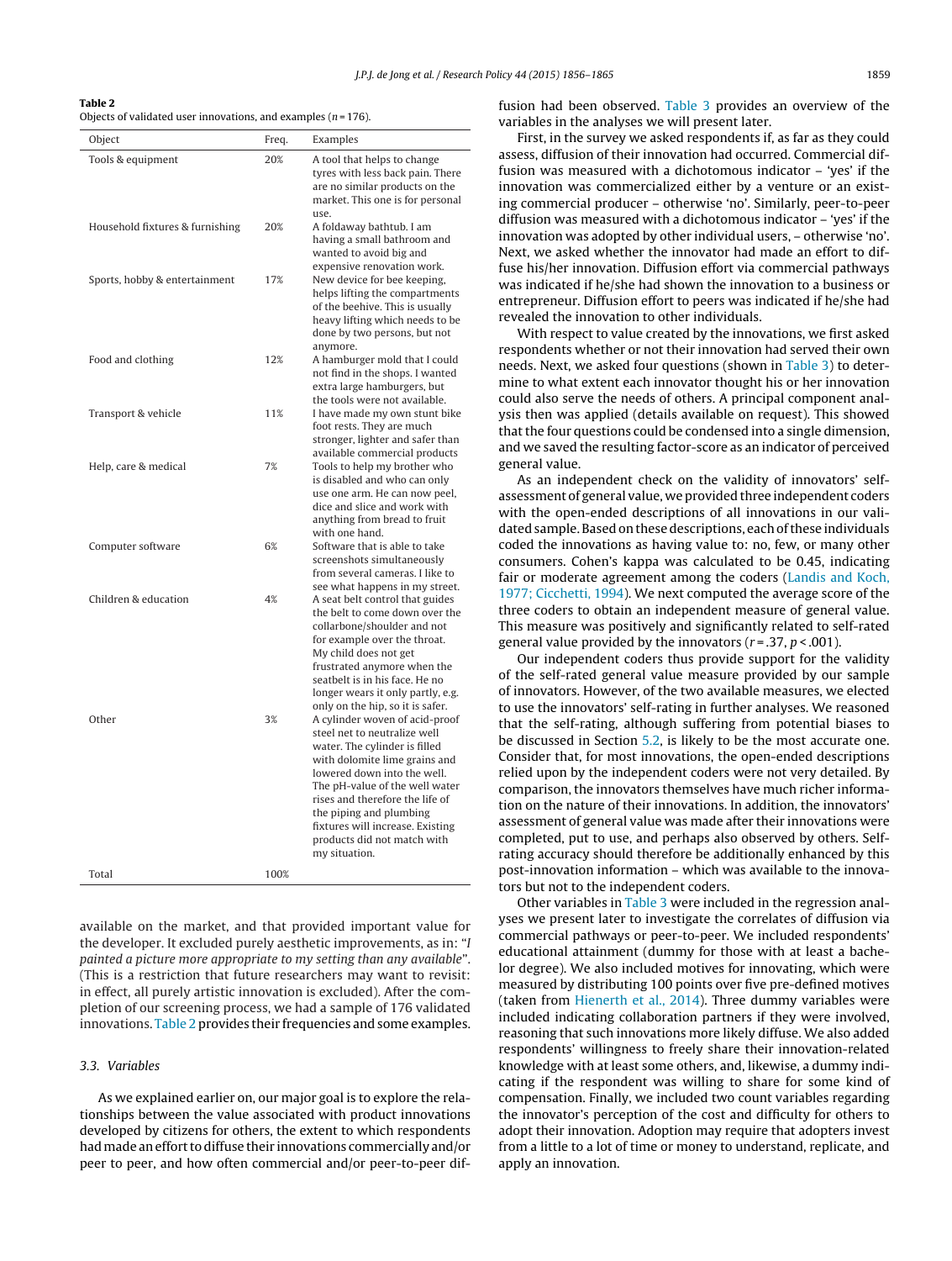### <span id="page-4-0"></span>1860 J.P.J. de Jong et al. / Research Policy 44 (2015) 1856–1865

#### **Table 3** Variables.

| Variable                     | Description                                                                                                                         | Values                              |
|------------------------------|-------------------------------------------------------------------------------------------------------------------------------------|-------------------------------------|
| Commercial diffusion         | Innovation was commercialized in a venture or adopted by a producer for general<br>sale                                             | $0 = no$ ; $1 = yes$                |
| Peer diffusion               | Innovation was adopted by other users for non-commercial purposes                                                                   | $0 = no$ ; $1 = yes$                |
| Diffusion effort: commercial | Innovator showed the innovation to a business or entrepreneur                                                                       | $0 = no$ ; $1 = yes$                |
| Diffusion effort: to peers   | Innovator revealed the innovation to other individuals                                                                              | $0 = no$ ; $1 = yes$                |
| Personal value               | Response to the item, 'this innovation worked for me, it solved my personal need.'                                                  | 1 (barely/not at all)-4 (perfectly) |
| General value                | Factor-score of four indicators listed below (standardized alpha = .75; mean $r = .42$ ,<br>$IRCs$ > = .50; variance explained 57%) | Range: $-1.48 - 2.25$               |
|                              | This innovation would be of value to other people $(1 = to none, 2 = to few, 3 = to$                                                |                                     |
|                              | many, $4 =$ to (nearly) all)                                                                                                        |                                     |
|                              | I think this innovation can become a valuable commercial product $(1 = not, 2 = to)$                                                |                                     |
|                              | a small market, $3 =$ to a reasonable market, $4 =$ to a substantial market)                                                        |                                     |
|                              | My innovation would enable other people to do something they could not do                                                           |                                     |
|                              | before $(0 = no, 1 = yes)$                                                                                                          |                                     |
|                              | My innovation would help other people to save money $(0 = no, 1 = yes)$                                                             |                                     |
| Education                    | Dummy variable for those with at least a bachelor degree                                                                            | $0 = no$ ; $1 = yes$                |
| Motives:                     | Innovator's motives to develop the innovation, with importance indicated by                                                         |                                     |
|                              | distributing 100 points across                                                                                                      |                                     |
| Personal need                | I personally needed it                                                                                                              | $0-100$ points                      |
| Sales                        | I wanted to sell it/make money                                                                                                      | $0-100$ points                      |
| Learning                     | I wanted to learn/develop my skills                                                                                                 | $0-100$ points                      |
| Helping                      | I was helping other people                                                                                                          | $0-100$ points                      |
| Enjoyment                    | I did it for the fun of doing it.                                                                                                   | $0-100$ points                      |
| Collaboration:               | Innovation was developed in collaboration with others                                                                               |                                     |
| Relatives/friends            | Relatives/friends                                                                                                                   | $0 = no$ ; $1 = yes$                |
| <b>Business</b>              | Businesses/producers                                                                                                                | $0 = no$ ; $1 = yes$                |
| Club/community               | Members of a community or club                                                                                                      | $0 = no$ ; $1 = yes$                |
| Willingness to freely reveal | Innovator is willing to freely share his/her innovation-related knowledge                                                           | $0 = no$ ; $1 = yes$                |
| Willingness to trade         | Innovator is willing to reveal his/her innovation-related for a compensation (e.g.,                                                 | $0 = no$ ; $1 = yes$                |
|                              | money, royalties, favors, and discounts)                                                                                            |                                     |
| Commercial adoption barriers | Count variable of three types of adoption costs for commercial adopters (required                                                   | 0-3 barriers                        |
|                              | learning effort, time/money investment, or any other)                                                                               |                                     |
| Peer adoption barriers       | Count variable of three types of adoption costs for peers/other users (required                                                     | 0-3 barriers                        |
|                              | learning effort, time/money investment, or any other)                                                                               |                                     |

# **4. Findings**

We start with overall study findings (Section 4.1). We next explore the value that innovating consumers derive from their innovations, and from the process of developing them, as well as perceived value to others (Section 4.2). We then explore levels of diffusion across different levels of perceived general value of the innovations (Section [4.3\).](#page-5-0) Next, our main analysis is concerned with the factors associated with commercial and peer-to-peer diffusion (Section [4.4\).](#page-5-0)

# 4.1. Frequency and nature of user innovation by consumers in Finland

Our first analyses focused on our subsample of 993 respondents who had been drawn at random and recruited on the phone. We estimate that in Finland, 5.4% of the consumer population aged 18–65 years has engaged in user innovation in the past three years (5.9% in the unweighted sample—see Table 4 notes).

With respect to diffusion-related matters, we see in Table 4 that only a small fraction of consumer innovators protect their innovations from copying via intellectual property rights. We also see that only 19% of the consumer-developed innovations diffuse. As can be seen in [Table](#page-1-0) 1, these findings are similar to findings obtained in the UK, the US, and Japan. Recall that, on their own, the figures for diffusion shown in [Table](#page-1-0) 1 are not evidence for under-diffusion. Consumer innovators that seek to serve their own needs may only sometimes develop innovations that are of potential interest to others as well. Diffusion is beneficial only to the extent that user innovations have value to others.

# **Table 4**

Extent of consumer innovation and diffusion in Finland.

|                                            | Finland <sup>a</sup> ( $n = 993$ ) |
|--------------------------------------------|------------------------------------|
| Percentage of consumers who developed      |                                    |
| or modified a consumer product in the      |                                    |
| previous three years                       |                                    |
| In the general population aged 18 and      | 5.4%                               |
| over (for Finland, aged 18-65)             |                                    |
| Amongst highly educated (at least          | 7.7%                               |
| bachelor degree)                           |                                    |
| Amongst those in a technical job or        | 8.8%                               |
| business                                   |                                    |
| Amongst males                              | 6.3%                               |
| Estimated number of consumer innovators    | 0.17 million                       |
| aged 18 and over (for Finland, aged 18–65) |                                    |
| Diffusion: percentage of consumer          |                                    |
| innovations                                |                                    |
| Protected with IPRs                        | 4.7%                               |
| Actual diffusion to peers and/or           | 19.0%                              |
| commercially                               |                                    |

commercially

<sup>a</sup> Via a comparison with population statistics for 2012 obtained from Statistics Finland, we found that males, younger citizens aged 18–24, and those with only primary education were under-represented. This sampling bias was corrected for by computing weights for all respondents across all combinations of gender, education and age classes (details available on request).

#### 4.2. Personal and general value of innovations

With respect to personal utility, most respondents reported being highly satisfied with the use value of their innovation. In our combined sample of 176 validated innovations, 85% of the developers reported that their innovation very well or perfectly solved their own personal needs. More specifically, their response distribution to the statement. 'The innovation worked for me, it solved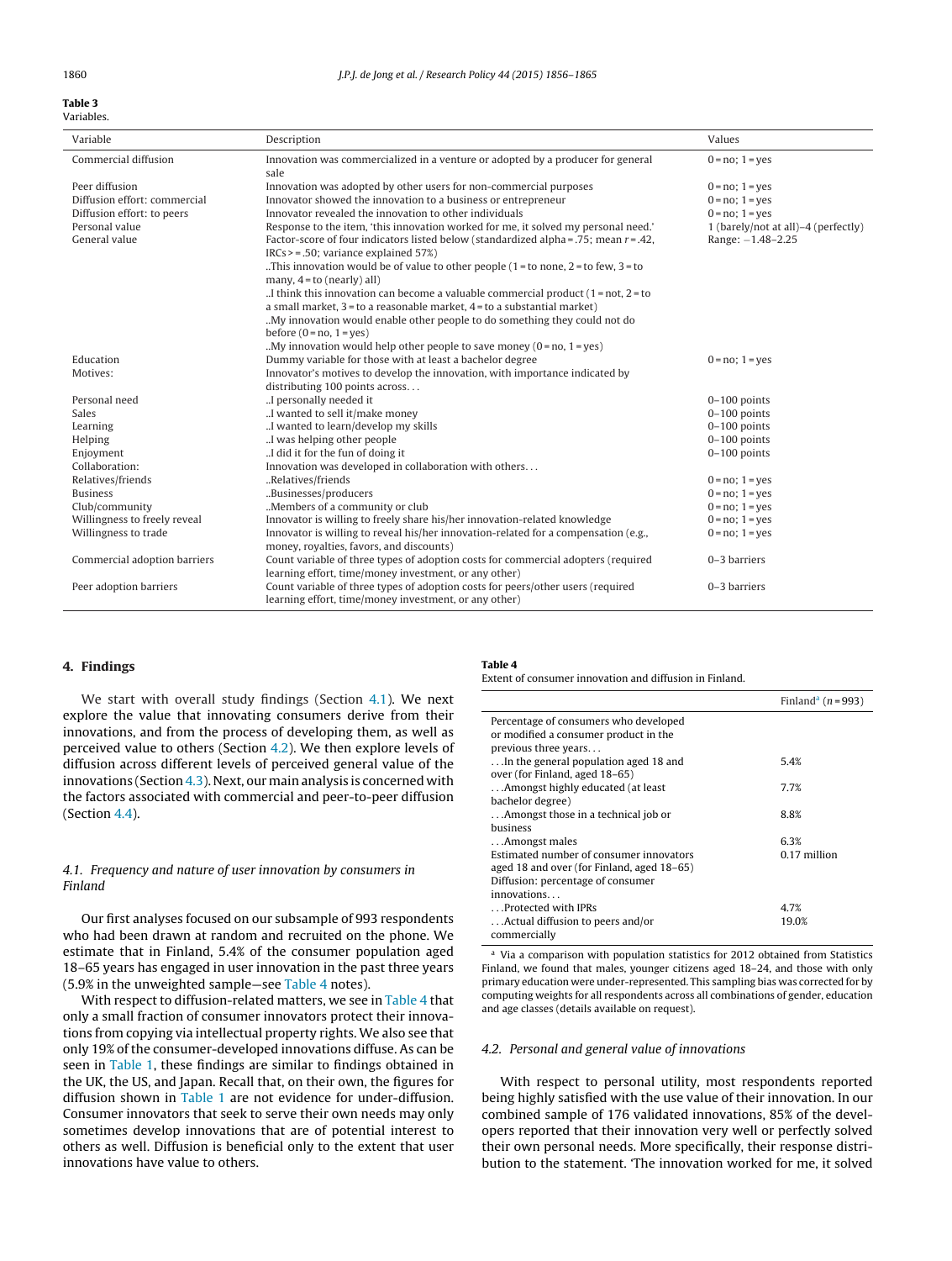<span id="page-5-0"></span>

|--|

Perceived general value of user innovations by consumers.

| General value                       | This innovation                              |                                          |                                                     |                                                                                     |
|-------------------------------------|----------------------------------------------|------------------------------------------|-----------------------------------------------------|-------------------------------------------------------------------------------------|
|                                     | Helps other<br>people to save<br>money (yes) | Enables people to do new<br>things (yes) | Would be valuable to others<br>(many or nearly all) | Can become a valuable<br>commercial product (to a<br>reasonable/substantial market) |
| Cluster I: valuable to many (17%)   | 70%                                          | 67%                                      | 74%                                                 | 93%                                                                                 |
| Cluster II: valuable to some (44%)  | 66%                                          | 68%                                      | 42%                                                 | 0%                                                                                  |
| Cluster III: valuable to none (39%) | 0%                                           | 0%                                       | 0%                                                  | 3%                                                                                  |

Note: Percentages in cells based on 30, 77 and 69 validated innovations for cluster I, II and III, respectively.

#### **Table 6**

Diffusion of innovations and diffusion effort across clusters of general value.

| Perceived general value       | Diffusion of innovations |              |            | Diffusion effort |              |
|-------------------------------|--------------------------|--------------|------------|------------------|--------------|
|                               | Any type                 | Peer-to-peer | Commercial | To peers         | Commercially |
| Cluster I: valuable to many   | 19%                      | 12%          | 15%        | 23%              | 19%          |
| Cluster II: valuable to some  | 25%                      | 19%          | 9%         | 21%              | 6%           |
| Cluster III: valuable to none | 15%                      | <u> 15%</u>  | 0%         | <u>12%</u>       | 0%           |
| Total                         | 19%                      | 16%          | 6%         | 18%              | 6%           |

my personal need' was 'barely or not at all' (3%), 'somewhat' (12%), 'very well' (43%) and 'perfectly' (42%).

We next asked innovating respondents about the extent to which they thought that others would find their innovations valuable. Recall from Section [3](#page-2-0) that four indicators, shown in Table 5, were used to assess general value. Utilizing data collected for these indicators, we applied cluster analysis to our sample. Classification was obtained using the two-step cluster procedure suggested by [Milligan](#page-9-0) [and](#page-9-0) [Sokol](#page-9-0) [\(1980\).](#page-9-0) First, hierarchical clustering based on Ward's method with squared Euclidian distances was applied to group the reported innovations into homogeneous clusters. To assess the robustness of various cluster options, we saved a range of initial solutions with two to five clusters. In a second step we proceeded with k-means cluster analyses, using the initial hierarchical solutions as starting values. Coefficient Kappa (chance-corrected coefficient of agreement) between each initial and iterated solution (cf. [Singh,](#page-9-0) [1990\)](#page-9-0) then indicated that a three-cluster solution was optimal  $(k = .94)$ .

Note from Table 5 that 17% of the innovation cases are selfassessed by the innovators 'likely to be useful to many' (Cluster I) and 44% are 'likely to be useful to some' (Cluster II). This is a very interesting finding – first of kind – with respect to the social welfare potential of consumer innovation. It is in principle possible that very few consumer-developed innovations would be of interest to others, due to high heterogeneity of user need that has been found among consumers ([Franke](#page-9-0) [and](#page-9-0) [Reisinger,](#page-9-0) [2003;](#page-9-0) [Franke](#page-9-0) [and](#page-9-0) [von](#page-9-0) [Hippel,](#page-9-0) [2003\).](#page-9-0) Or, it is possible that, despite high heterogeneity of need, user-developed innovations will in many cases be a good or better fit to the needs of others than available commercial options. Empirical findings such as the ones described here are needed to understand this matter.

An illustrative example of an innovation in Cluster 1, 'likely to be useful to many', is "I am suffering from aching feet. My device is different from the ones available on the markets. It gives massage on 80–100 pressure points, simultaneously or as a wave, based on simple processor-guided program. The novelty value is based on massage that can be adjusted easily according to my needs. It can imitate acupuncture without puncturing my skin". An example of an innovation in Cluster 3, 'likely valuable to none beyond the innovator' was "I work in the garage and there is often need for tools that are not available on the markets. For example, I developed a drill and sleeve combination that helps in getting broken 8 mm bolt out of a 5 cm deep hole. Hardly newsworthy, these novel tools assist me in my own activities".

# 4.3. Levels of diffusion

In Table 6, we see initial evidence compatible with a market failure with respect to the peer-to-peer diffusion of innovations developed by individuals in Finland. Overall, as can be seen, only a minority of innovations deemed to be of value to others did in fact diffuse, and diffusion effort was seldom exerted by innovating individuals.

In the case of peer-to-peer diffusion, we find that there is no significant relationship between the likelihood of diffusion and the general value of the innovation ( $\chi^2$  = .8 with df = 2, p = .646). In addition, there was no significant relationship between the likelihood that innovators were making an effort to diffuse to peers (by revealing their innovation to other potential users) and the general value of the innovation ( $\chi^2$  = 2.5 with df = 2, p = .285). Both findings are in line with the presence of a market failure in the case of peer-to-peer diffusion. If the value of an innovation to others is entirely an externality for individual innovators, there is no reason that diffusion effort should be correlated with the general value of the innovation.

In the case of diffusion to commercial firms, things are different. Here, we find a significant relationship between the likelihood of diffusion and the perceived general value of an innovation as assessed by the individual innovator ( $\chi^2$  = 8.0 with df = 2, p = .018). There is also a relationship between effort to diffuse commercially and higher perceived general value ( $\chi^2$  = 12.2 with df = 2, p = .002).

These findings are in line with the existence of a market failure affecting peer-to-peer diffusion effort and diffusion accomplishment in the case of innovations developed by individual user innovators. In contrast, the failure appears to be mitigated in the case of commercial diffusion effort of innovations developed by individuals.

# 4.4. Factors distinguishing diffusing from non-diffusing innovations

Next, we explore whether the relationships between perceived general value, diffusion and diffusion effort are confirmed in a more elaborative multivariate framework. As will be seen, in this framework we included as control variables educational attainment, innovation motives, external collaboration indicators, willingness to freely reveal or trade innovations, and perceived adoption barriers. This increased richness enabled us to more broadly assess factors distinguishing diffusing from non-diffusing innovations.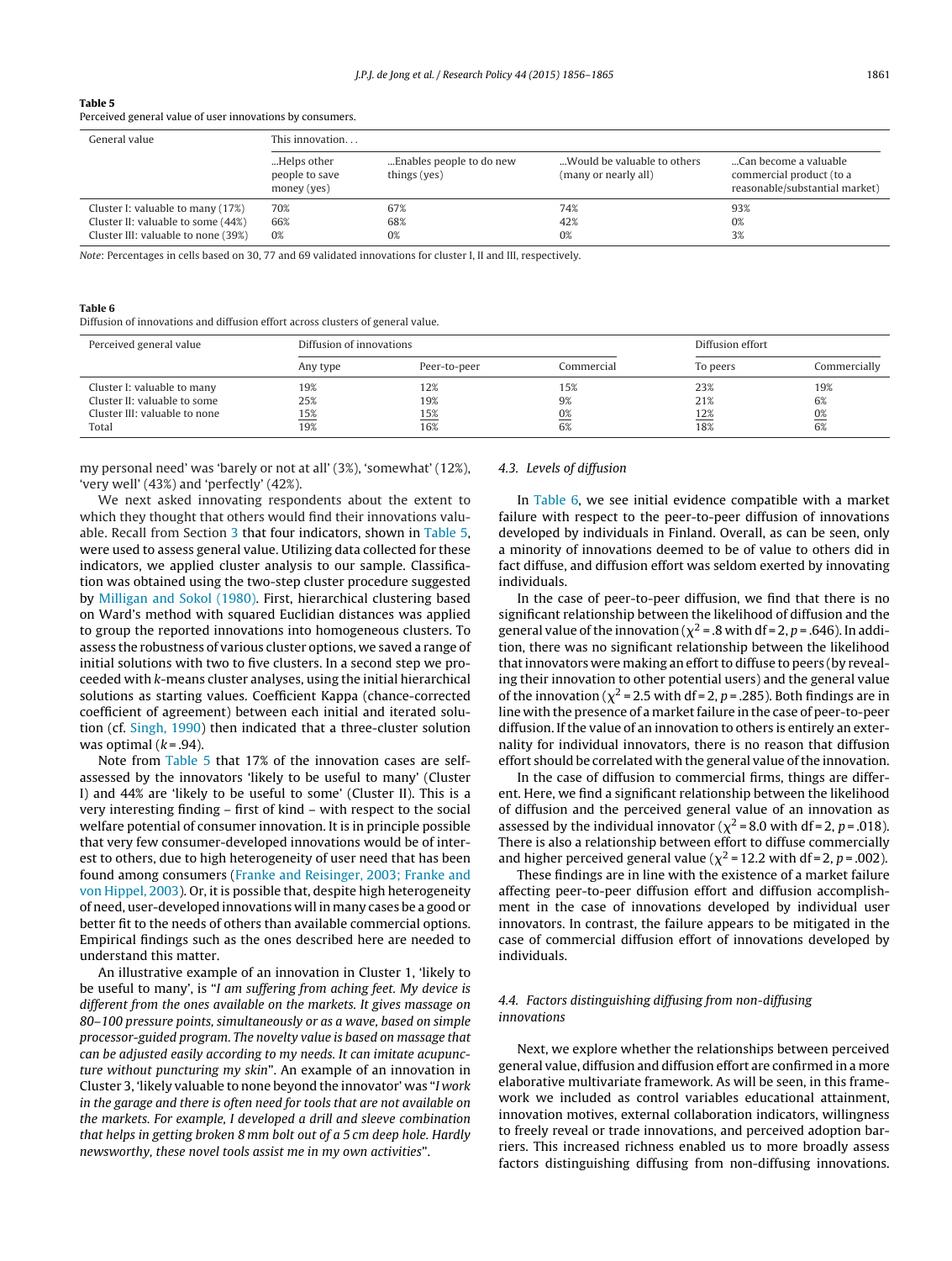Table 7 provides descriptive statistics and bivariate correlations. We estimated four probit regression models, as shown in [Table](#page-7-0) 8, which due to the cross-sectional nature of our data should be interpreted in correlational and not causal terms. To ease the interpretation of significant effects we report marginal effect parameters. Variance inflation factors of the probit models did not exceed 2.0, indicating that multicollinearity was not present.

The first regression was significant and helpful to explain diffusion via commercial pathways (  $\Delta\chi^2$  = 28.8 with  $\Delta{\rm df}$  = 12, *p* = .004). We excluded willingness to trade as an independent variable: for all cases that had diffused commercially the innovator was willing to transfer his/her knowledge for a compensation. This suggests that such willingness is a necessity for commercial diffusion to occur. The marginal effect estimates showed that after including the control variables, general value is still positively related with commercial diffusion. In addition, educational attainment was marginally significant.

With respect to the effect of general value on commercial diffusion, our estimates suggest that one additional unit of general value (i.e., a standard deviation, as general value is a standardized factor-score) increases the probability of commercial diffusion by 5.8%. Given the estimated baseline probability of 6.3%, at high levels of perceived general value the probability of commercial diffusion almost doubles.

The third model in [Table](#page-7-0) 8 explores the correlates of innovators' effort to diffuse commercially. Again, willingness to trade was not included, as it perfectly correlated with the dependent variable. Overall model fit was even stronger compared to the first model ( $\Delta \chi^2$  = 35.6 with  $\Delta$ df = 12, p = .000). After entering the control variables the relationship between perceived general value and commercial diffusion effort was still significant.

At high levels of general value (one standard deviation above its mean score) the probability of exerting commercial diffusion effort increases by 4.5%. Moreover, we found that innovators were more likely to exert commercial diffusion effort when their innovation motive was sales related, when the innovation was developed in collaboration with club or community members, and at high levels of personal use value. Overall, these observations confirm that innovations with high general value are more likely to spread if a market incentive is operating.

The second model in [Table](#page-7-0) 8 explains the correlates of accomplished diffusion to peers, that is, to other users. After including the control variables we find that perceived general value is not related with peer-to-peer diffusion, echoing [Table](#page-5-0) 6. Only innovators' willingness to freely reveal their innovation seems to increase the probability that innovations spread to other users. However, overall model fit is not significant (  $\Delta\chi^2$  = 15.0 with  $\Delta$ df = 13, p > .10) indicating that our ability to explain peer-to-peer diffusion is limited.

Model fit was acceptable in the fourth model, in which peer diffusion effort was the dependent variable (  $\Delta\chi^2$  = 23.7 with  $\Delta$ df = 13,  $p = .032$ ). Here, we again find that a relationship between general value and peer diffusion effort is lacking, which is in line with the market failure we proposed. Rather, innovations developed in collaboration with others are more likely to be shown to other individuals.

# **5. Discussion**

In this study, we have extensively analyzed the relationship between the perceived general value of user innovations, the extent to which they diffuse, and the extent to which effort is exerted by user innovators to support diffusion. Our goal has been to investigate the merit of the "under-diffusion of user innovation due to market failure" hypothesis ([von](#page-9-0) [Hippel](#page-9-0) et [al.,](#page-9-0) [2014\),](#page-9-0) and to explore

| 24<br>SD                           |                  |                                                                                    |                                                                                   |                |               |                                |                                           |                                                                                                                                                                                                                                                                             |                                                                                                                                                                                                                                                                                                                                                                                                                                                                                                                                         |                                                                                      |                                                                         |                       |           |                                                                                                                                                                                                                                                                                                                      |                                         |                                  |                          |                |
|------------------------------------|------------------|------------------------------------------------------------------------------------|-----------------------------------------------------------------------------------|----------------|---------------|--------------------------------|-------------------------------------------|-----------------------------------------------------------------------------------------------------------------------------------------------------------------------------------------------------------------------------------------------------------------------------|-----------------------------------------------------------------------------------------------------------------------------------------------------------------------------------------------------------------------------------------------------------------------------------------------------------------------------------------------------------------------------------------------------------------------------------------------------------------------------------------------------------------------------------------|--------------------------------------------------------------------------------------|-------------------------------------------------------------------------|-----------------------|-----------|----------------------------------------------------------------------------------------------------------------------------------------------------------------------------------------------------------------------------------------------------------------------------------------------------------------------|-----------------------------------------|----------------------------------|--------------------------|----------------|
|                                    | Ξ                | $\widehat{\mathbb{C}}$                                                             | $\widehat{c}$                                                                     | $\overline{4}$ | $\widehat{5}$ | $\left( 6\right)$              | $\overline{C}$                            | $\binom{8}{ }$                                                                                                                                                                                                                                                              | ම                                                                                                                                                                                                                                                                                                                                                                                                                                                                                                                                       | (10)                                                                                 | (11)                                                                    | (12)                  | (13)      | (14)                                                                                                                                                                                                                                                                                                                 | (15)                                    | (16)                             | (17)                     | (18)           |
|                                    |                  |                                                                                    |                                                                                   |                |               |                                |                                           |                                                                                                                                                                                                                                                                             |                                                                                                                                                                                                                                                                                                                                                                                                                                                                                                                                         |                                                                                      |                                                                         |                       |           |                                                                                                                                                                                                                                                                                                                      |                                         |                                  |                          |                |
|                                    |                  |                                                                                    |                                                                                   |                |               |                                |                                           |                                                                                                                                                                                                                                                                             |                                                                                                                                                                                                                                                                                                                                                                                                                                                                                                                                         |                                                                                      |                                                                         |                       |           |                                                                                                                                                                                                                                                                                                                      |                                         |                                  |                          |                |
|                                    | $\frac{15}{2}$   |                                                                                    |                                                                                   |                |               |                                |                                           |                                                                                                                                                                                                                                                                             |                                                                                                                                                                                                                                                                                                                                                                                                                                                                                                                                         |                                                                                      |                                                                         |                       |           |                                                                                                                                                                                                                                                                                                                      |                                         |                                  |                          |                |
|                                    |                  | $30**$                                                                             |                                                                                   |                |               |                                |                                           |                                                                                                                                                                                                                                                                             |                                                                                                                                                                                                                                                                                                                                                                                                                                                                                                                                         |                                                                                      |                                                                         |                       |           |                                                                                                                                                                                                                                                                                                                      |                                         |                                  |                          |                |
|                                    | $\overline{0}$ . |                                                                                    |                                                                                   |                |               |                                |                                           |                                                                                                                                                                                                                                                                             |                                                                                                                                                                                                                                                                                                                                                                                                                                                                                                                                         |                                                                                      |                                                                         |                       |           |                                                                                                                                                                                                                                                                                                                      |                                         |                                  |                          |                |
|                                    |                  | 02                                                                                 |                                                                                   |                |               |                                |                                           |                                                                                                                                                                                                                                                                             |                                                                                                                                                                                                                                                                                                                                                                                                                                                                                                                                         |                                                                                      |                                                                         |                       |           |                                                                                                                                                                                                                                                                                                                      |                                         |                                  |                          |                |
| 50                                 |                  |                                                                                    |                                                                                   |                |               |                                |                                           |                                                                                                                                                                                                                                                                             |                                                                                                                                                                                                                                                                                                                                                                                                                                                                                                                                         |                                                                                      |                                                                         |                       |           |                                                                                                                                                                                                                                                                                                                      |                                         |                                  |                          |                |
|                                    |                  |                                                                                    |                                                                                   |                |               |                                |                                           |                                                                                                                                                                                                                                                                             |                                                                                                                                                                                                                                                                                                                                                                                                                                                                                                                                         |                                                                                      |                                                                         |                       |           |                                                                                                                                                                                                                                                                                                                      |                                         |                                  |                          |                |
|                                    |                  |                                                                                    |                                                                                   |                |               |                                |                                           |                                                                                                                                                                                                                                                                             |                                                                                                                                                                                                                                                                                                                                                                                                                                                                                                                                         |                                                                                      |                                                                         |                       |           |                                                                                                                                                                                                                                                                                                                      |                                         |                                  |                          |                |
|                                    |                  |                                                                                    |                                                                                   |                |               |                                |                                           |                                                                                                                                                                                                                                                                             |                                                                                                                                                                                                                                                                                                                                                                                                                                                                                                                                         |                                                                                      |                                                                         |                       |           |                                                                                                                                                                                                                                                                                                                      |                                         |                                  |                          |                |
|                                    |                  |                                                                                    |                                                                                   |                |               |                                |                                           |                                                                                                                                                                                                                                                                             |                                                                                                                                                                                                                                                                                                                                                                                                                                                                                                                                         |                                                                                      |                                                                         |                       |           |                                                                                                                                                                                                                                                                                                                      |                                         |                                  |                          |                |
| 16.7                               |                  |                                                                                    |                                                                                   |                |               |                                |                                           |                                                                                                                                                                                                                                                                             |                                                                                                                                                                                                                                                                                                                                                                                                                                                                                                                                         |                                                                                      |                                                                         |                       |           |                                                                                                                                                                                                                                                                                                                      |                                         |                                  |                          |                |
| 42                                 |                  | $-03$                                                                              |                                                                                   |                |               |                                |                                           |                                                                                                                                                                                                                                                                             |                                                                                                                                                                                                                                                                                                                                                                                                                                                                                                                                         |                                                                                      |                                                                         |                       |           |                                                                                                                                                                                                                                                                                                                      |                                         |                                  |                          |                |
| $\overline{c}$                     |                  |                                                                                    |                                                                                   |                |               |                                |                                           |                                                                                                                                                                                                                                                                             |                                                                                                                                                                                                                                                                                                                                                                                                                                                                                                                                         |                                                                                      |                                                                         |                       |           |                                                                                                                                                                                                                                                                                                                      |                                         |                                  |                          |                |
| 20                                 | 50.              |                                                                                    |                                                                                   |                |               |                                |                                           |                                                                                                                                                                                                                                                                             |                                                                                                                                                                                                                                                                                                                                                                                                                                                                                                                                         |                                                                                      |                                                                         |                       |           |                                                                                                                                                                                                                                                                                                                      |                                         |                                  |                          |                |
|                                    |                  |                                                                                    |                                                                                   |                |               |                                |                                           |                                                                                                                                                                                                                                                                             |                                                                                                                                                                                                                                                                                                                                                                                                                                                                                                                                         |                                                                                      |                                                                         |                       |           |                                                                                                                                                                                                                                                                                                                      |                                         |                                  |                          |                |
| 28                                 | 08               | $-0.0$                                                                             |                                                                                   |                |               |                                |                                           |                                                                                                                                                                                                                                                                             |                                                                                                                                                                                                                                                                                                                                                                                                                                                                                                                                         |                                                                                      |                                                                         |                       |           |                                                                                                                                                                                                                                                                                                                      |                                         |                                  |                          |                |
|                                    |                  |                                                                                    |                                                                                   |                |               |                                |                                           |                                                                                                                                                                                                                                                                             |                                                                                                                                                                                                                                                                                                                                                                                                                                                                                                                                         |                                                                                      |                                                                         |                       |           |                                                                                                                                                                                                                                                                                                                      |                                         |                                  |                          |                |
| 47                                 | $\overline{0}$   |                                                                                    |                                                                                   |                |               |                                |                                           |                                                                                                                                                                                                                                                                             |                                                                                                                                                                                                                                                                                                                                                                                                                                                                                                                                         |                                                                                      |                                                                         |                       |           |                                                                                                                                                                                                                                                                                                                      |                                         |                                  |                          | $44**$         |
| $30.5$<br>$8.1$<br>$5.0$<br>$23.0$ |                  | $30**$<br>$-24**$<br>$\frac{15}{1}$ 9 $\frac{15}{1}$ 9 9<br>$.14^{\circ}$<br>58.88 | $\frac{14}{16}$<br>$-0.06$<br><b>SSS</b><br>$\overline{.10}$<br>$\overline{10}$ . |                |               | 8888884668856<br>8888885668885 | <u>ន ប៉ុន្តែ ដូ ន ដ ទូ ប៉ុន្តែ ដ ដូ ប</u> | $\Xi \stackrel{\star}{=} \stackrel{\star}{\Xi} \stackrel{\star}{\Xi} \stackrel{\star}{\Xi} \stackrel{\star}{\Xi} \stackrel{\star}{\Xi} \stackrel{\star}{\Xi} \stackrel{\star}{\Xi} \stackrel{\star}{\Xi} \stackrel{\star}{\Xi} \stackrel{\star}{\Xi} \stackrel{\star}{\Xi}$ | $\begin{array}{cccc}\n\stackrel{*}{\stackrel{*}{\sim}} & \stackrel{*}{\sim} & \stackrel{*}{\sim} & \stackrel{*}{\sim} & \stackrel{*}{\sim} & \stackrel{*}{\sim} & \stackrel{*}{\sim} & \stackrel{*}{\sim} & \stackrel{*}{\sim} & \stackrel{*}{\sim} & \stackrel{*}{\sim} & \stackrel{*}{\sim} & \stackrel{*}{\sim} & \stackrel{*}{\sim} & \stackrel{*}{\sim} & \stackrel{*}{\sim} & \stackrel{*}{\sim} & \stackrel{*}{\sim} & \stackrel{*}{\sim} & \stackrel{*}{\sim} & \stackrel{*}{\sim} & \stackrel{*}{\sim} & \stackrel{*}{\sim} &$ | $7.4$<br>$-0.3$ $-0.2$ $-0.5$ $-0.5$<br>$-0.7$ $-0.7$ $-0.7$<br>$-0.7$ $-0.7$ $-0.7$ | $-0.08$<br>$-0.09$<br>$-1.08$<br>$-1.05$<br>$-1.05$<br>$-1.4$<br>$-1.4$ | ្នៃ<br>ក្នុងក្នុងខ្នួ | 885777785 | $8\frac{3}{1}$ $\frac{5}{1}$ $\frac{6}{1}$ $\frac{9}{1}$ $\frac{4}{1}$ $\frac{6}{1}$ $\frac{3}{1}$ $\frac{3}{1}$ $\frac{3}{1}$ $\frac{3}{1}$ $\frac{3}{1}$ $\frac{3}{1}$ $\frac{3}{1}$ $\frac{3}{1}$ $\frac{3}{1}$ $\frac{3}{1}$ $\frac{3}{1}$ $\frac{3}{1}$ $\frac{3}{1}$ $\frac{3}{1}$ $\frac{3}{1}$ $\frac{3}{1}$ | $09 - 12$<br>$- 03$<br>$- 12$<br>$- 18$ | $-07$<br>$-05$<br>$-21$<br>$-21$ | $2\frac{3}{15}$<br>$-15$ | $\frac{9}{10}$ |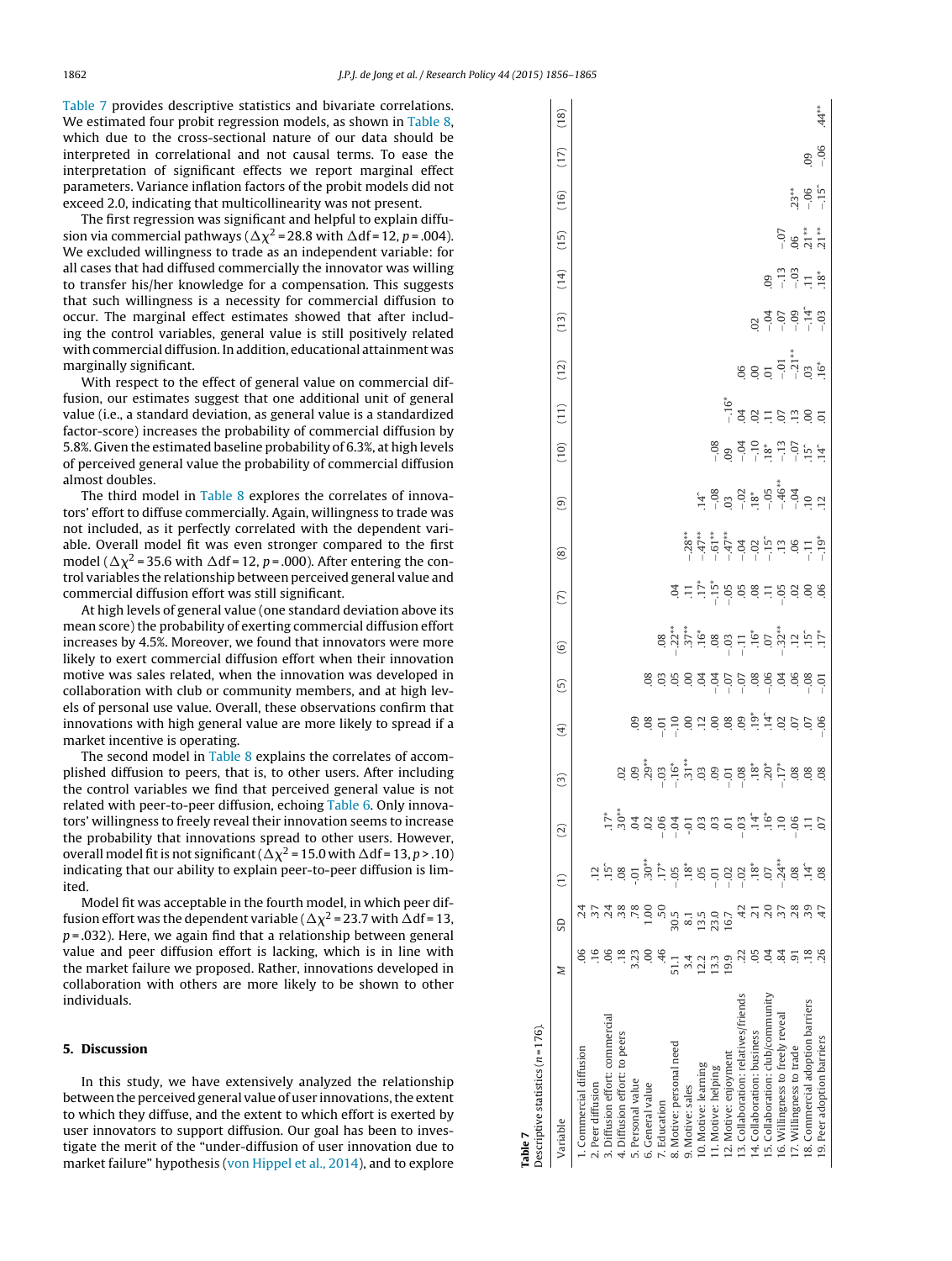#### <span id="page-7-0"></span>**Table 8**

Probit regression models of diffusion, and diffusion effort ( $n = 176$ ).

|                                  | Diffusion observed |        |              |        | Diffusion effort |         |              |        |
|----------------------------------|--------------------|--------|--------------|--------|------------------|---------|--------------|--------|
|                                  | Commercial         |        | Peer-to-peer |        | Commercial       |         | Peer-to-peer |        |
|                                  | dy/dx              |        | dy/dx        |        | dy/dx            |         | dy/dx        |        |
| Baseline estimate                | .063               |        | .164         |        | .060             |         | .176         |        |
| Effect parameters:               |                    |        |              |        |                  |         |              |        |
| Education                        | $.055^{\circ}$     | (.033) | $-.064$      | (.054) | $-.045$          | (.031)  | $-.043$      | (.058) |
| Motive: sales                    | $-.001$            | (.003) | .002         | (.005) | $.005*$          | (.002)  | $-.001$      | (.004) |
| Motive: learning                 | .000               | (.001) | .002         | (.003) | $-.001$          | (.001)  | $.005*$      | (.002) |
| Motive: helping                  | $-.000$            | (.001) | .000         | (.001) | .000             | (0.000) | .000         | (.001) |
| Motive: enjoyment                | $-.000$            | (.001) | .000         | (.002) | .000             | (.001)  | .003         | (.002) |
| Collaboration: relatives/friends | $-.005$            | (.041) | .009         | (.069) | $-.027$          | (.033)  | $.141*$      | (.069) |
| Collaboration: business          | .059               | (.077) | .248         | (.178) | .002             | (.044)  | $.442*$      | (.175) |
| Collaboration: club/community    | $-.024$            | (.041) | .336         | (.212) | $.448*$          | (.187)  | .362         | (.215) |
| Willingness to freely reveal     | $-.050$            | (.062) | $.157**$     | (.047) | .002             | (.045)  | .080         | (.082) |
| Willingness to trade             |                    |        | $-.175$      | (.138) |                  |         | .100         | (.091) |
| Commercial adoption barriers     | .047               | (.035) |              |        | $-.029$          | (.036)  |              |        |
| Peer adoption barriers           |                    |        | .027         | (.063) |                  |         | $-.121$      | (.072) |
| Personal value                   | $-.006$            | (.018) | .012         | (.035) | $.057**$         | (.021)  | .041         | (.034) |
| General value                    | $.058*$            | (.023) | .007         | (.033) | $.045*$          | (.018)  | .045         | (.031) |
| Model fit:                       |                    |        |              |        |                  |         |              |        |
| Wald $\chi^2$ ( $\Delta$ df)     | 28.8(12)           |        | 15.0(13)     |        | 35.6(12)         |         | 23.7(13)     |        |
| Significance (Wald p-value)      | .004               |        | .304         |        | .000             |         | .032         |        |
| Pseudo $R^2$                     | .299               |        | .090         |        | .415             |         | .170         |        |

Note: Robust standard errors in parentheses. For innovation motives, personal need is the reference group. Two-tailed significance \*\* p <.01, \* p <.05, ^p <.10.

factors affecting it. Our analyses were based on a broad sample of consumers in Finland.

In the remainder of this section, we discuss the evidence in favor of the under-diffusion of consumer innovation hypothesis. Then, we discuss the limitations of our study and offer suggestions for further research. Finally, we consider whether anything can be done to increase diffusion of generally valuable innovations that consumers develop.

## 5.1. Evaluating the market failure hypothesis

The market failure hypothesis proposed in [von](#page-9-0) [Hippel](#page-9-0) et [al.](#page-9-0) [\(2014\)](#page-9-0) offers a reason why generally valuable user innovations might not diffuse. We find that their hypothesis is in line with our empirical findings.

Unlike producers, consumers develop innovations for themselves primarily – and there is no necessary reason why consumer creations would also offer value to others. Nonetheless, we found that 61% of user innovations were believed by their developers to be valuable to at least some other users – and so to be a potential source of broader social and economic value. Of course, this broader value is only realized to the extent that the innovations actually diffuse. In line with the market failure hypothesis we have explored in this paper, we found that few innovators exert an effort to diffuse their innovations commercially or to other users. Only 6% reported that they had exerted effort to show their innovation to an entrepreneur or business for general sale, while 18% had revealed their innovation to other individuals. As for observed diffusion, 16% of the consumer-developed innovations did diffuse peer to peer, while 6% diffused via commercial pathways.

Notably, innovators' reason for not trying to diffuse cannot have been a wish to protect their idea, e.g., for reasons of rivalry with other users.Very few respondents had applied for intellectual property rights, and 84% of the innovators said they were willing to freely reveal their innovation. The situation can be explained by the lack of a connection between the benefits obtained by adopters and any investments by consumer innovators to diffuse their innovations. Adopters' benefits are an externality from the perspective of consumer innovators who freely reveal.

Taking at face value the innovator's subjective assessment of the value of the innovation to others, we can say that the innovator's decision not to share is individually rational, but socially inefficient. Others would benefit, in the innovator's own assessment, if she/he decided to share more; and yet she/he does not do so. Findings from the probit regressions presented above clearly show that diffusion effort to peers, and diffusion accomplished to peers, are not related to perceived general value. No matter what value the innovator believes his innovation to have for others, diffusion is unaffected. This disconnect indicates an externality as the root cause: value to others is not internalized and therefore not factored into diffusion effort decision-making.

By contrast, we find that in the presence of a market incentive, innovators are more likely to put effort into diffusion. In the case of the commercial diffusion pathway, the market failure we have documented in the case of peer-to-peer diffusion seemed reduced in intensity. This is reasonable, given that a market incentives link can then sometimes exist to reward even innovators who freely reveal their innovations.

## 5.2. Limitations and suggestions for further research

This study has limitations that should be dealt with in future research. We describe three below which all arise from the fact that our research utilized the innovators' own perception of the general value of their innovation, rather than relying upon the evaluations of independent raters. We feel there are benefits from this choice, but it is also true that reliance on innovators' self-evaluations does introduce some potential problems.

On the benefits side, it is important to understand that the innovators' view – however, imperfect – is precisely the one needed for our analysis of possible market failure. The market failure we explore rests on whether innovating users think their innovations are or are not of general value, and whether their view on this matter affects the effort they devote effort to diffusion. As we have seen, this connection is not significantly present in the case of peerto-peer diffusion, which is consistent with a diagnosis of market failure.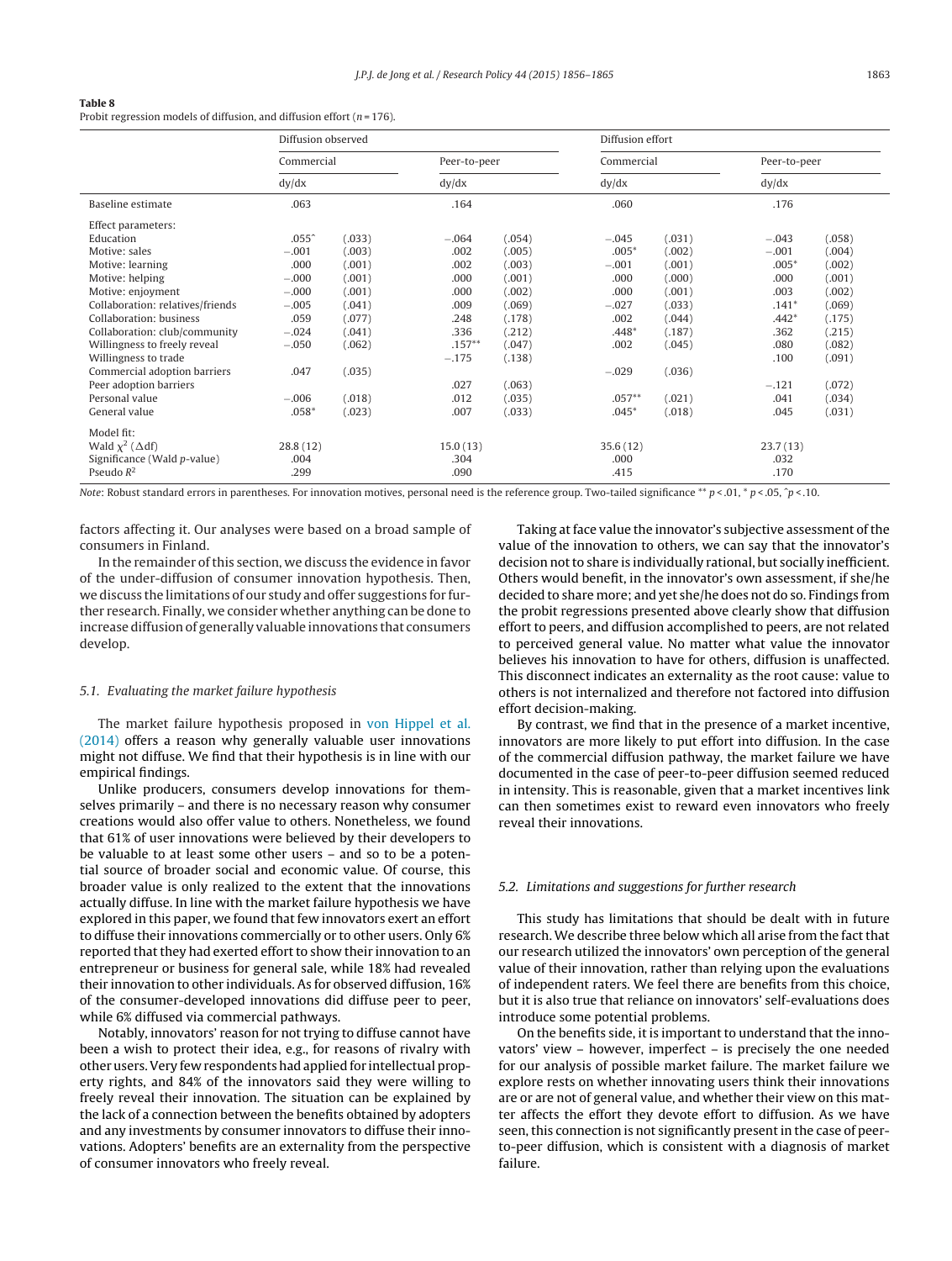At the same time, the actual social loss resulting from this market failure depends upon the innovators' evaluations of the general value of their innovations being partially or entirely accurate. Innovators' ratings may have built-in biases, such as systematic overestimates of general value arising from self-serving bias. To the extent that is the case, the value of increased diffusion effort by user innovators would be lessened. The literature to date tentatively suggests that user innovators' assessments of general value are valid ([Morrison](#page-9-0) et [al.,](#page-9-0) [2000;](#page-9-0) [Poetz](#page-9-0) [and](#page-9-0) [Schreier,](#page-9-0) [2012\),](#page-9-0) but further research on this issue seems warranted.

A second issue, which should not be confounded with the considerations just above, is that innovators might, due to a social desirability bias, exaggerate the value of their creations in their responses. If this were the case, their diffusion effort might be tied to their true perceptions of general value rather than the general value estimates they report in our survey. Lower true assessments of general value would be an alternative explanation for the low levels of investment that we found in our research, and have attributed to market failure. This effect will occur only if and to the extent that user innovators think it is socially desirable to be known as the developer of a generally useful innovation versus one that is less generally useful. Research on social desirability bias suggests that our data collection approach insulates our findings from this problem. It conveyed a high sense of neutrality as respondents self-administered our online questionnaire without an interviewer being present; they were assured of the full anonymity of their responses, and allowed to backtrack ([Nederhof,](#page-9-0) [1985\).](#page-9-0) Under these conditions distortions due to social desirability have been found to be small ([Richman](#page-9-0) et [al.,](#page-9-0) [1999\).](#page-9-0)

A third issue is also related to the relationship we find in our study between diffusion effort and perceived general value: it is conceivable that causality might run at least partially the other way. That is, it may be that when innovations are of general value, innovators will get a signal that this is the case from others. This signal may then stimulate the innovators to increase their diffusion efforts. However, even if this is the case, it is not a concern with respect to our main findings regarding market failure. Recall that, in our exploration of a potential market failure, what we are looking for is evidence for any connection between the innovators' view of marketplace demand and his or her diffusion effort. We are agnostic as to the type of information the innovator uses to assess marketplace demand.

Beyond further in-depth investigation of the market failure hypothesis, it would be worthwhile for future research to quantify the loss the social welfare arising from it. In addition, it would be important to understand mitigating factors and the extent to which they can remedy the market failure. Such mitigating factors need not be market-based, involving financial compensation from consumer or commercial adopters to consumer innovators, but could also involve other rewards in the form of, e.g., recognition or assistance. After all, recognizing a market failure becomes particularly useful if and when we find that there are viable ways to improve the efficiency of the outcome, i.e., mechanisms and measures that will lessen its negative impact on social welfare at a reasonable cost.

With regard to future research on user and open innovation, we suggest that more attention be given to the dissemination and reuse of innovations made by consumers – either by peers or by producer firms. While studying consumer innovation incidence and its antecedents is important, diffusion is a powerful multiplier that is, as yet, comparatively little understood.

# 5.3. Implications for policy and managerial practice

Despite the relatively low diffusion percentages found in our sample, it is important to note that even such low percentages can be a major contributor to the total pool of commercialized innovations. Specifically in Finland, given our estimated 5.4% of the Finnish population of consumers aged 18–65 who can be considered user innovators, we have 173,000 innovators among 3.2 million Finnish citizens. If 6% of their innovations are commercialized for general sale, this represents 10,380 user-developed products and product improvements commercialized every three years.

With respect to policymaking to address market failures of the type explored in this study, note that it has been shown that user innovation by individuals enhances social welfare [\(Gambardella](#page-9-0) et [al.,](#page-9-0) [forthcoming\).](#page-9-0) Given this, there is clearly a case for policy support. After all, policy has been extensively deployed to address the market failure of spillovers of information from privately financed producer innovation efforts that affect producers. A level playing field would require policymaking to solve market failures in the development and diffusion of consumer innovation as well.

With respect to enhancement of peer-to-peer diffusion, one approach – support of collaborative innovation – seems to us to be especially interesting. Our sample mainly consisted of individual user innovators. An alternative model of innovation revolves around individuals who innovate collaboratively ([Baldwin](#page-9-0) [and](#page-9-0) [von](#page-9-0) [Hippel,](#page-9-0) [2011\).](#page-9-0) When collaboration is involved, investments to diffuse partial and full solutions must be taken 'anyway' to collaborators involved in the work, in the course of the innovation process itself. Receiving help from other users reduces innovation costs, because the entire value of in-house use is captured by each participant, while innovation costs are shared ([Baldwin](#page-9-0) [and](#page-9-0) [von](#page-9-0) [Hippel,](#page-9-0) [2011\).](#page-9-0) For this reason, in the case of collaborative work, diffusion efforts generated to support collaboration may simultaneously serve both innovators and free riding adopters as well.

Recall from [Table](#page-7-0) 8 that our regression findings do show that collaboration is correlated with innovators' efforts to diffuse both commercially and to peers. [Ogawa](#page-9-0) [and](#page-9-0) [Pongtanalert](#page-9-0) [\(2013\)](#page-9-0) similarly found that when individuals belonged to communities with a shared interest in the innovation they developed, the adoption rate by peers was 48.5%. In contrast, when users did not belong to such communities, the adoption rate was sharply lower at 13.3%. Other literature supports these patterns: community users tend to collaborate with and assist one another ([Franke](#page-9-0) [and](#page-9-0) [Shah,](#page-9-0) [2003;](#page-9-0) [Raymond,](#page-9-0) [1999\)](#page-9-0) and they tend to share information with other members, including information aboutinnovations they have developed [\(Morrison](#page-9-0) et [al.,](#page-9-0) [2000;](#page-9-0) [Raasch](#page-9-0) et [al.,](#page-9-0) [2008\).](#page-9-0)

Based on this evidence, practitioners and policy-makers seem well advised to explore how to increase the likelihood that single innovators would join into collaborative innovation projects. Examples of possibly useful measures are increased availability of innovation facilities that involve social interaction like makerspaces. Also likely to be helpful, would be increased availability of on-line community fora where people with similar needs and innovation interests could find each other at low cost. Examples are social sites focused on patients with specific diseases, and sites focused on individuals who share an interest in specific sports.

Finally, our descriptive finding (see [Table](#page-5-0) 6) whereby few innovators undertake an effort to diffuse their innovations commercially deserves attention by managers and policy-makers. It may be that means can be found to increase users' understanding of the general value that their innovations may have and in this way increase their incentives to engage in commercial diffusion. Such market research is a routine part of producer development efforts, but innovating consumers, responding to their own needs, generally do not invest in it prior to innovation development. It may be that general information regarding potential marketplace demand can be organized in a way that is freely accessible to consumer innovators. Established firms seeking to adopt user designs of potential commercial value would seem to have an incentive to make such information available, along with other forms of innovation assistance [\(Gambardella](#page-9-0) et [al.,](#page-9-0) [forthcoming\).](#page-9-0)